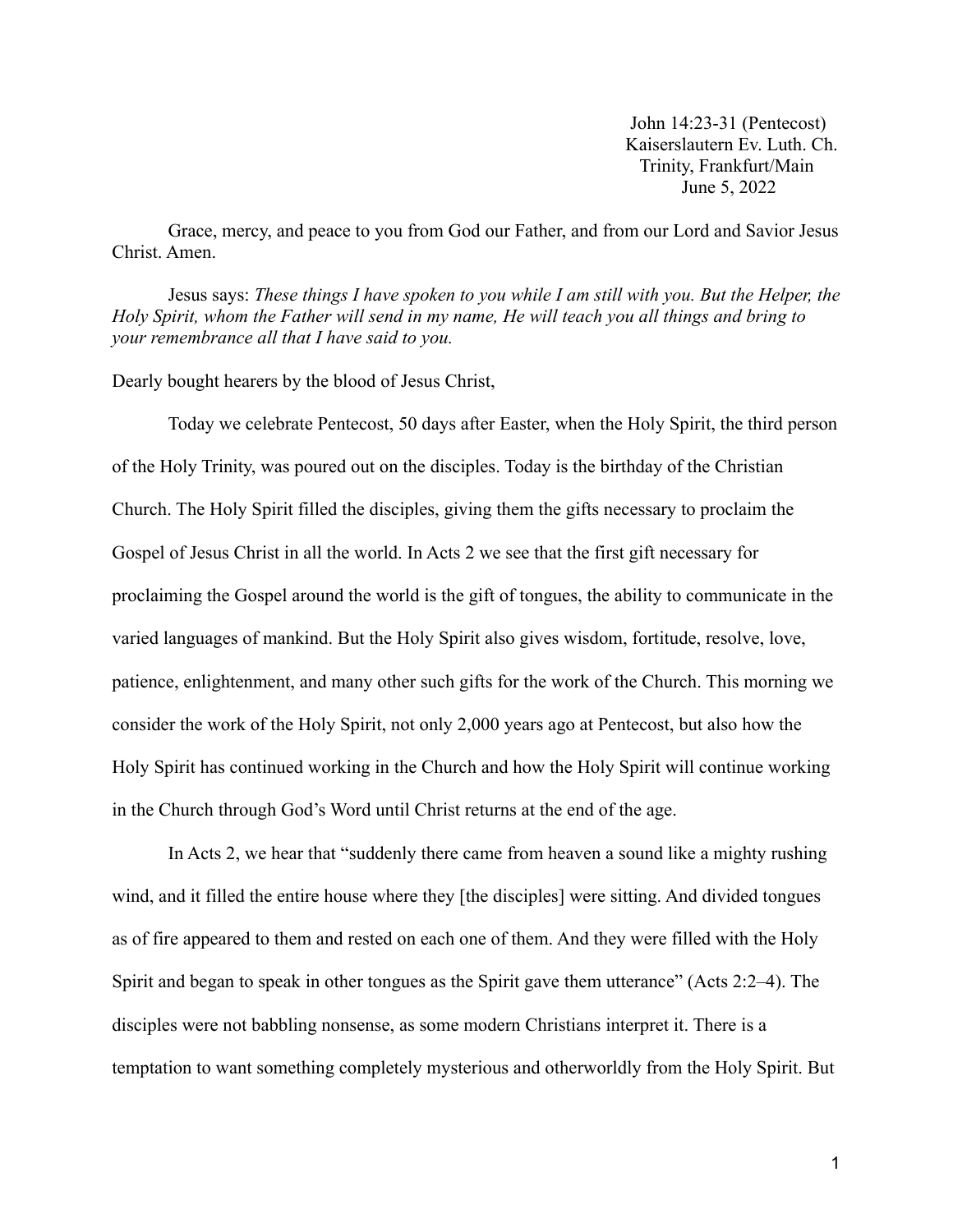this was not incomprehensible, ecstatic speech. No, our God is a God of order, not disorder (1 Corinthians 14:33). At Pentecost, the disciples miraculously spoke real languages of people from the Mediterranean world, from what is today the Middle East, northern Africa, and Turkey. The devout Jews in Jerusalem from every nation under heaven heard the mighty works of God in their own languages.

This first Christian Pentecost was a reversal of the Tower of Babel. In the Old Testament God confused human language because of man's pride. In pride the people wanted to make a name for themselves by uniting all people and ascending into heaven, the ongoing endeavor of fallen humanity to "be like God" (Gen 3). But in the New Testament, God uses those languages of the world for His own purposes, making the languages of the world comprehensible for the sake of preaching the Gospel. The devout Jews from every nation at the first Christian Pentecost heard the mighty works of God in recognizable languages— languages *you* could learn! The Holy Spirit works through human language.

You see, our God is a God who speaks. The Holy Spirit always works through the Word. In the beginning was the Word, and the Word was with God and the Word was God. In the beginning, God said: "Let there be . . ." and there was, and it was very good. Hebrews 11[:3] says: "By faith we understand that the universe was created by the word of God." The Lord spoke all things into existence. And that creating Word was Jesus Christ Himself, the second Person of the Holy Trinity. The Word became flesh and dwelt among us (John 1:14). Even today the ascended Jesus "upholds the universe by the word of His power" (Heb 1:3). Our God is a God who speaks.

In the Old Testament God spoke to His people by the prophets, but since the Word became flesh, God now speaks to us in the Word made flesh, the incarnate Lord Jesus Christ. As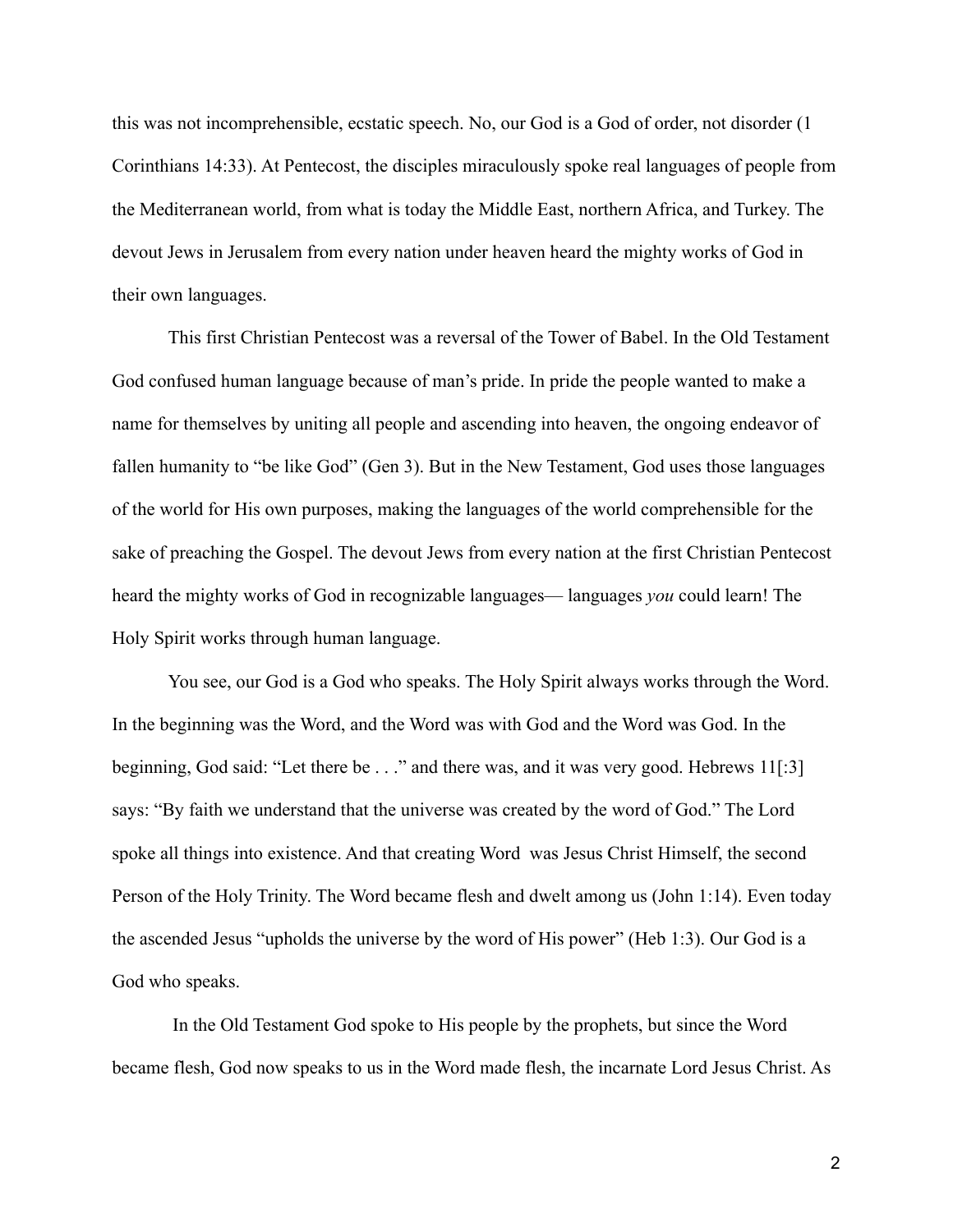Hebrews chapter 1 says: "Long ago, at many times and in many ways, God spoke to our fathers by the prophets, but in these last days He has spoken to us by His Son, whom He appointed heir of all things, through whom also He created the world" In the Old Testament God spoke through the prophets and in the New Testament God speaks through His Son, but it doesn't stop there. The Son of God, Jesus Christ, continues speaking through His Apostles.

When Jesus sent out the seventy-two, He said: "The one who hears you hears me, and the one who rejects you rejects me, and the one who rejects me rejects Him who sent me" (Luke 10:16). The voice of an apostle is the voice of Jesus. And the voice of Jesus is the voice of the Father. Of course, the Holy Spirit is also involved. As Jesus says in our Gospel text this morning, "the Holy Spirit will bring to your remembrance all that I have said to you." The Holy Spirit does not proclaim something new. The Holy Spirit simply brings the words of Jesus to the mind of the Apostles. All three persons of the Holy Trinity are at work in proclaiming God's Word through writings of the prophets and apostles.

So after receiving the gift of the Holy Spirit and the ability to proclaim the mighty works of God, what did the apostles do next? They took the Word of God into all the world, from Jerusalem, to Judea, to Samaria, and to the ends of the earth (Acts 1:8). And what did those devout Jews from every nation do next? They, too, took the Gospel in their own language back with them to every nation under heaven. With the power of human speech, with the breath of man's mouth, the Holy Spirit, like wind, blew where He wanted to. And the story of Pentecost tells us where He comes from and where He is going. The Holy Spirit proceeds from the Father and the Son. He spoke by the prophets and the apostles and continues speaking in the writings of the prophets and apostles, what we call the Bible, in the languages of people all over the world.

3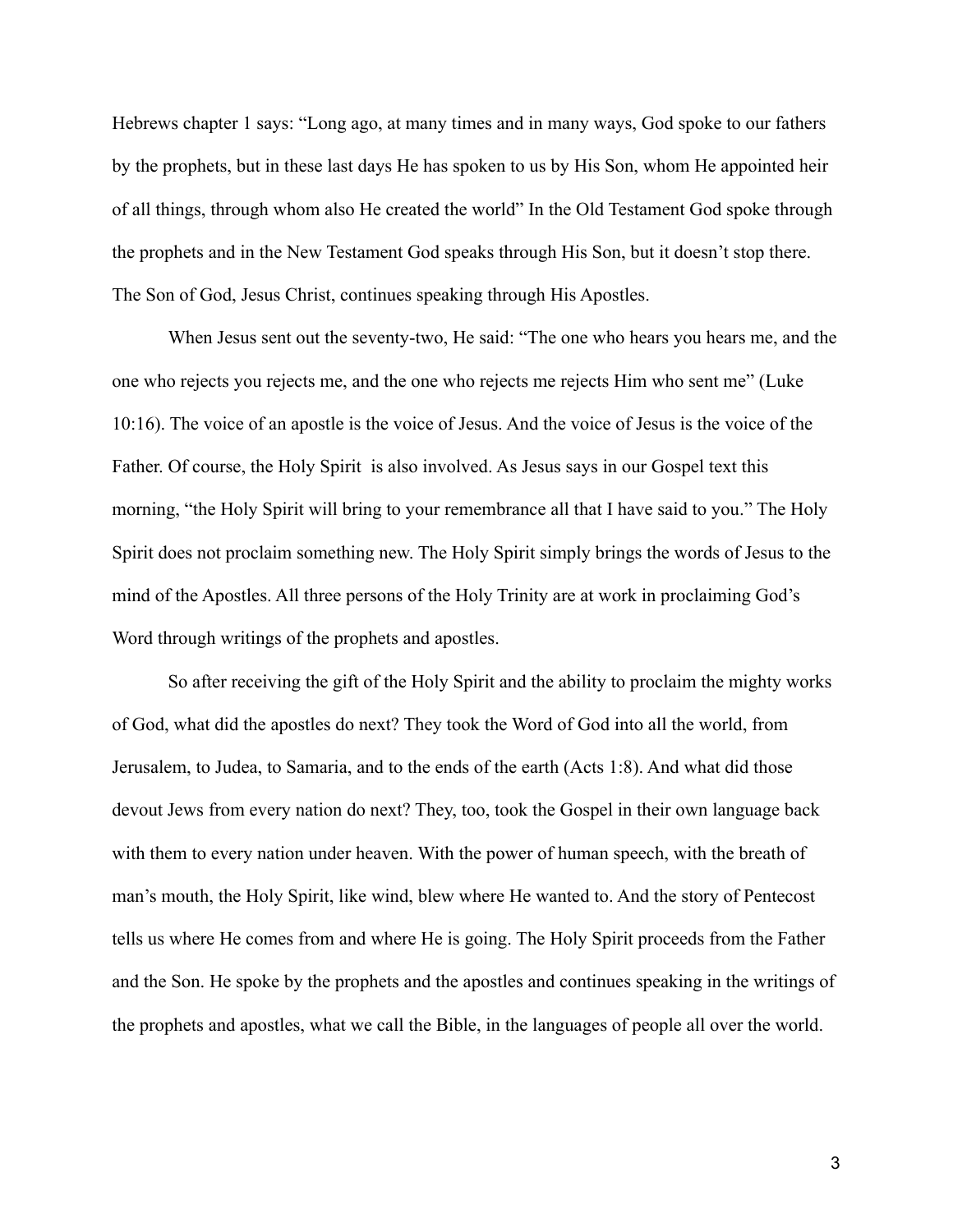Today, June 5th, is not just Pentecost. Today also happens to be St. Boniface Day, which is a great example to us of how the Holy Spirit continued working in the Church through the successors of the Apostles. St. Boniface is often referred to as "the Apostle to the Germans," even though he was born and trained in England. His name at birth was Winfrid, but Pope Gregory II renamed him Boniface after an earlier Christian martyr. The Pope sent Boniface from England to continental Europe as "missionary bishop for Germania." Boniface was to work with Charles Martel and the Carolingians to help convert different Germanic tribes to the Christian faith. He was made Archbishop of Mainz and oversaw the church in all of Germany east of the Rhine river.

According to legend, Boniface felled an oak tree important for the pagan worship of Thor near the present-day city of Fritzlar, in northern Hesse. Boniface began chopping down the tree when all of a sudden a miraculous wind came and did the job for him. The pagans were so amazed Boniface was not struck dead by the gods that they converted to Christianity. Whether or not the legend is true, the point is that Boniface confessed the faith in word and deed for the sake of the German people. Boniface preached the Gospel and did everything He could to drive away the darkness of paganism that hung over what is today Germany, and for that he was martyred. On his last mission to the pagan Frisians, in northwest Germany, Boniface was killed by pagan Germans on June 5 in the year of our Lord 754. His bodily remains ended up in Fulda, Germany, where you can still visit them today.

The example of St. Boniface shows us how the miracle of Pentecost continued and continues throughout the history of the Church. The Apostles were sent into all the world, and their successors followed in their footsteps, going into all the world. The Church moved from country to country, expanding as missionaries went to new lands. St. Boniface was sent from

4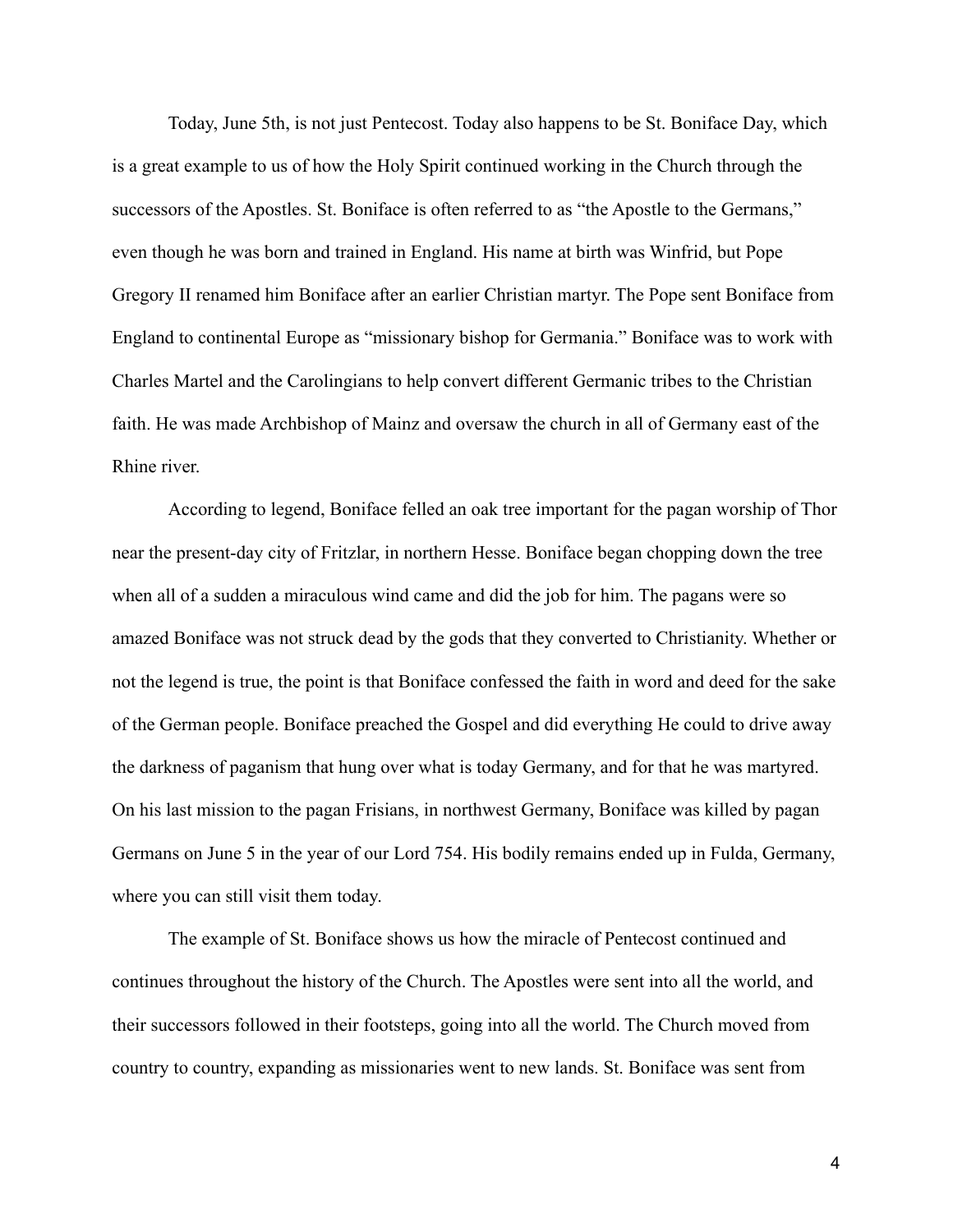England to what is today Germany, where he and so many clergy with him preached God's Word of Law and Gospel, baptized whole nations, absolved sins, administered the Lord's Supper, and cared for the poor and sick. Yet it was the Holy Spirit at work the whole time in the Word of God, bringing to remembrance all that Jesus said and did for the salvation of the world. The prophets of the Old Testament and the Apostles of the New Testament, and the missionaries who take God's Word throughout the world do not preach their own word; they preach God's Word, through which the Holy Spirit works to create faith when and where it pleases Him.

Even today, the Holy Spirit is working in the same way—through God's Word proclaimed in the languages of the world. The Gospel is still going out into all the world as the Church expands and moves from place to place. And even as the Church goes out into the world, so also does the Holy Spirit bring the world into the Church. As an example I think of our Ascension service last week. God's people from India, the United States, Germany, Mexico, England, and New Zealand came together to receive the gifts of our crucified, risen, and ascended Lord in His Word and Sacraments. Devout Christians from all over the world were gathered in one place and the Holy Spirit was at work in the Word of God, bringing to remembrance all that Jesus said and did.

Whether it's the Church going into the world or the world coming to the Church, whether it's the disciples proclaiming the great things of God or St. Boniface converting the German people, whether it's gathering together as our little flock from all over the world, or wherever the Lord takes us, it is always the Holy Spirit working through God's Word and Sacraments to make a people for God. As Luther explains it, by our own reason and strength we cannot believe in Jesus Christ our Lord or come to Him, but the Holy Spirit has called us by the Gospel, enlightened us with His gifts, sanctified, and kept us in the true faith, just as He has done for

5